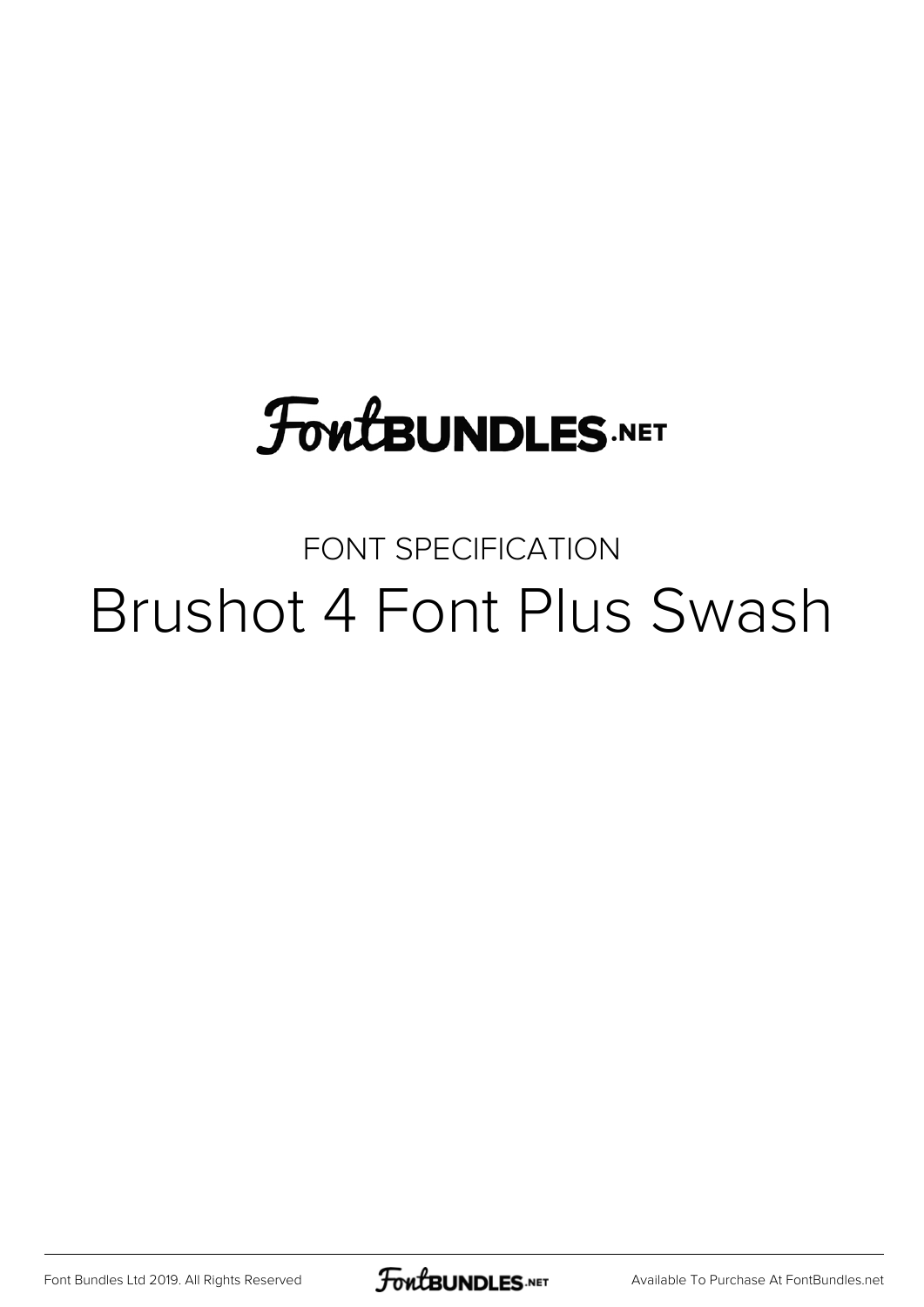

**Uppercase Characters** 

### ABCDEFGHIJKLMNOPG **RSTUVWXYZ**

Lowercase Characters

#### ABCDEFGHIJKLMNGPGRST UVWXYZ

Numbers

#### 0123456789

Punctuation and Symbols

# $9.968$  ()  $\Rightarrow ? \restriction \setminus \rbrace$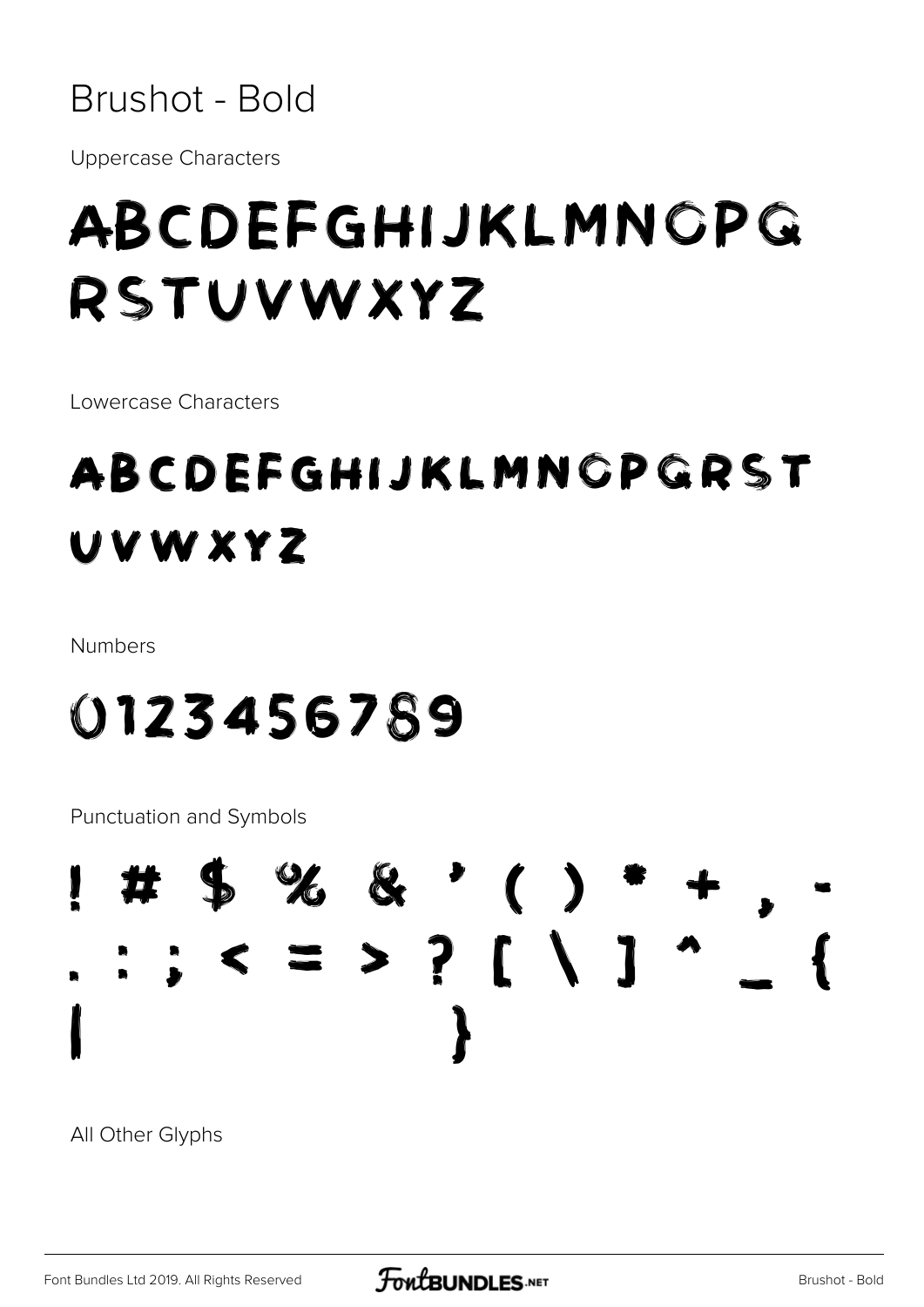## **À Á Â Ã Ä Å Æ Ç È**

# **É Ê Ë Ì Í Î Ï Ñ Ò**

**Ó Ô Õ Ö Ø Ù Ú Û Ü**

#### **Ý ß à á â ã ä å æ**

**ç è é ê ë ì í î ï**

**ñ ò ó ô õ ö ø ù ú**

## **û ü ý ÿ Œ œ Š š Ÿ**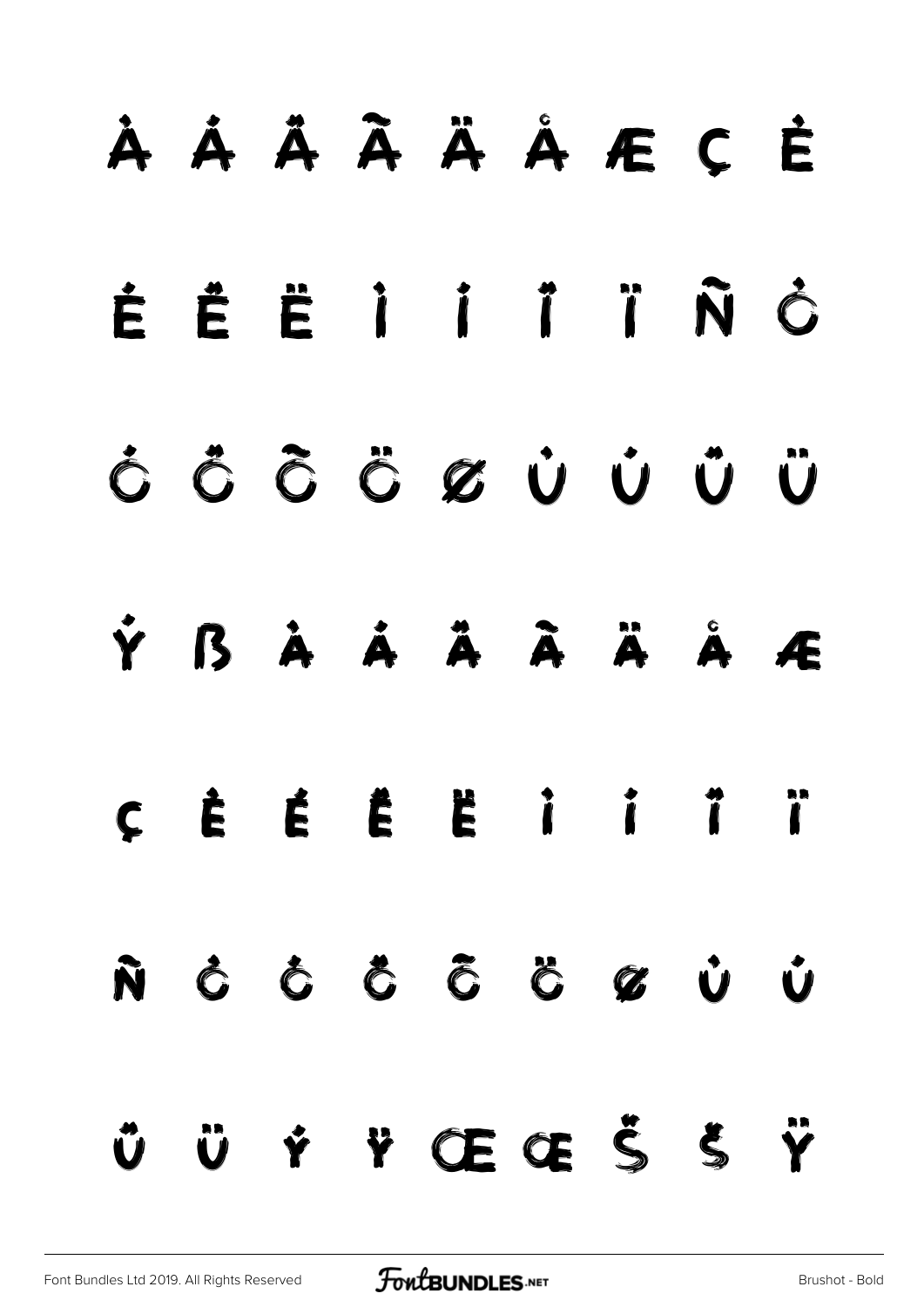#### $\ddot{z}$  , ,



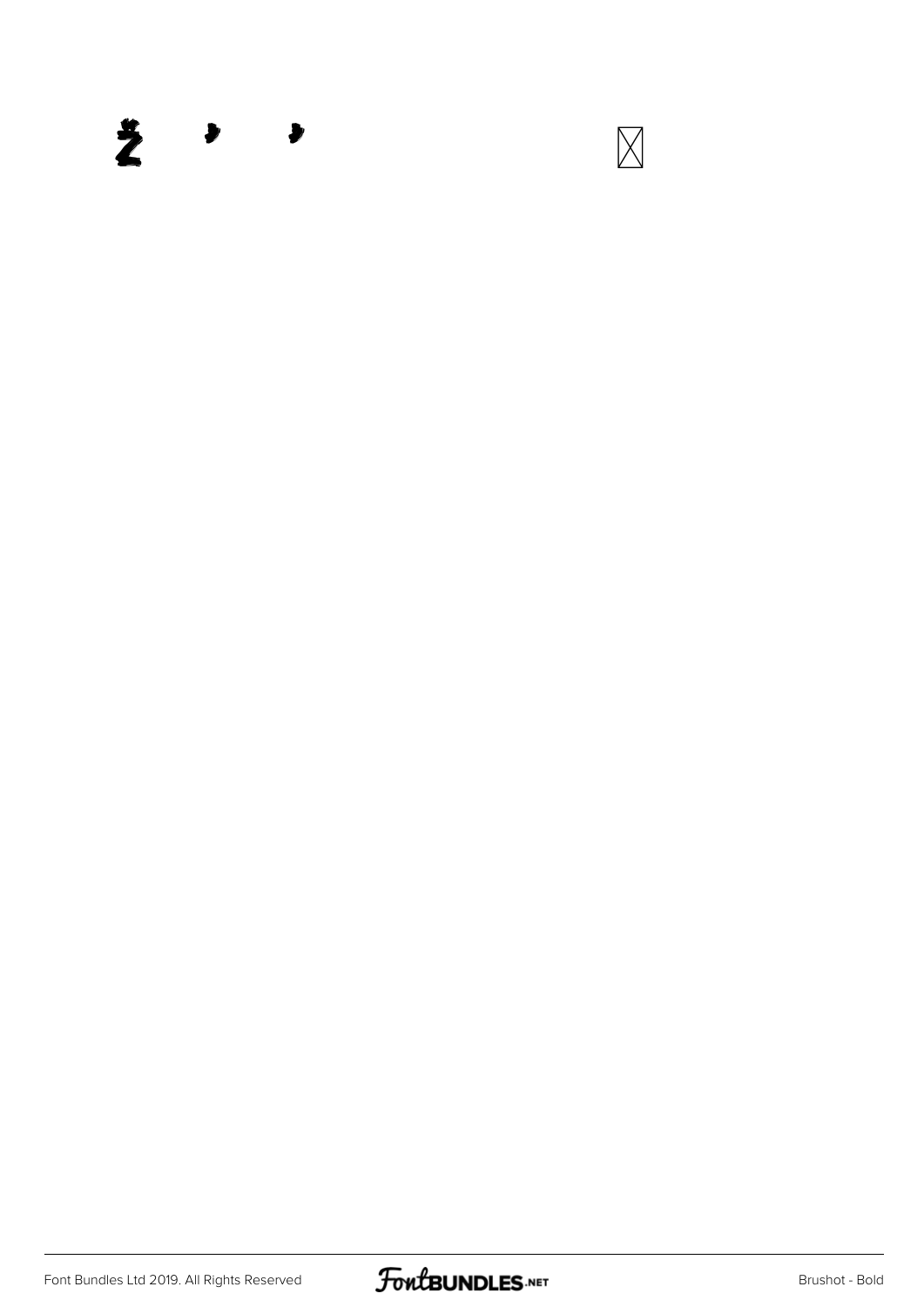**Brushot - Regular** 

**Uppercase Characters** 

#### ABCDEFGHIJKLMNOPQR STUVWXYZ

Lowercase Characters

#### ABCDEFGHIJKLMNGPGRSTU VWXYZ

**Numbers** 

#### 0123456789

Punctuation and Symbols

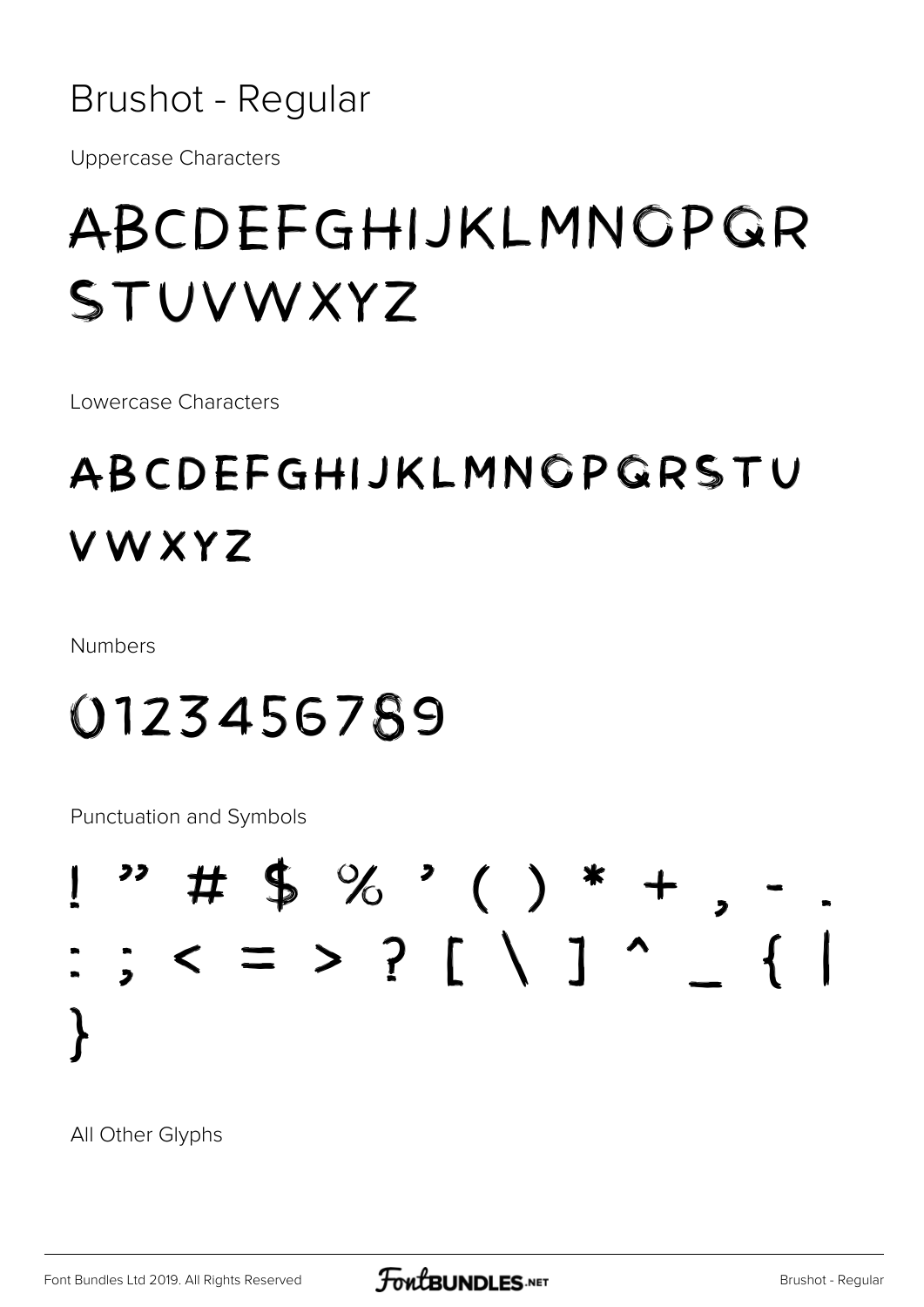# À Á Â Ã Ä Å Æ Ç È É Ê Ë Ì Í Î Ï Ñ Ċ Ó Ô Õ Ö Ø Ù Ú Û Ü Ý ß à á â ã ä å æ ç è é ê ë ì í î ï ñ ò ó ô õ ö ø ù ú û ü ý ÿ Œ œ Š š Ÿ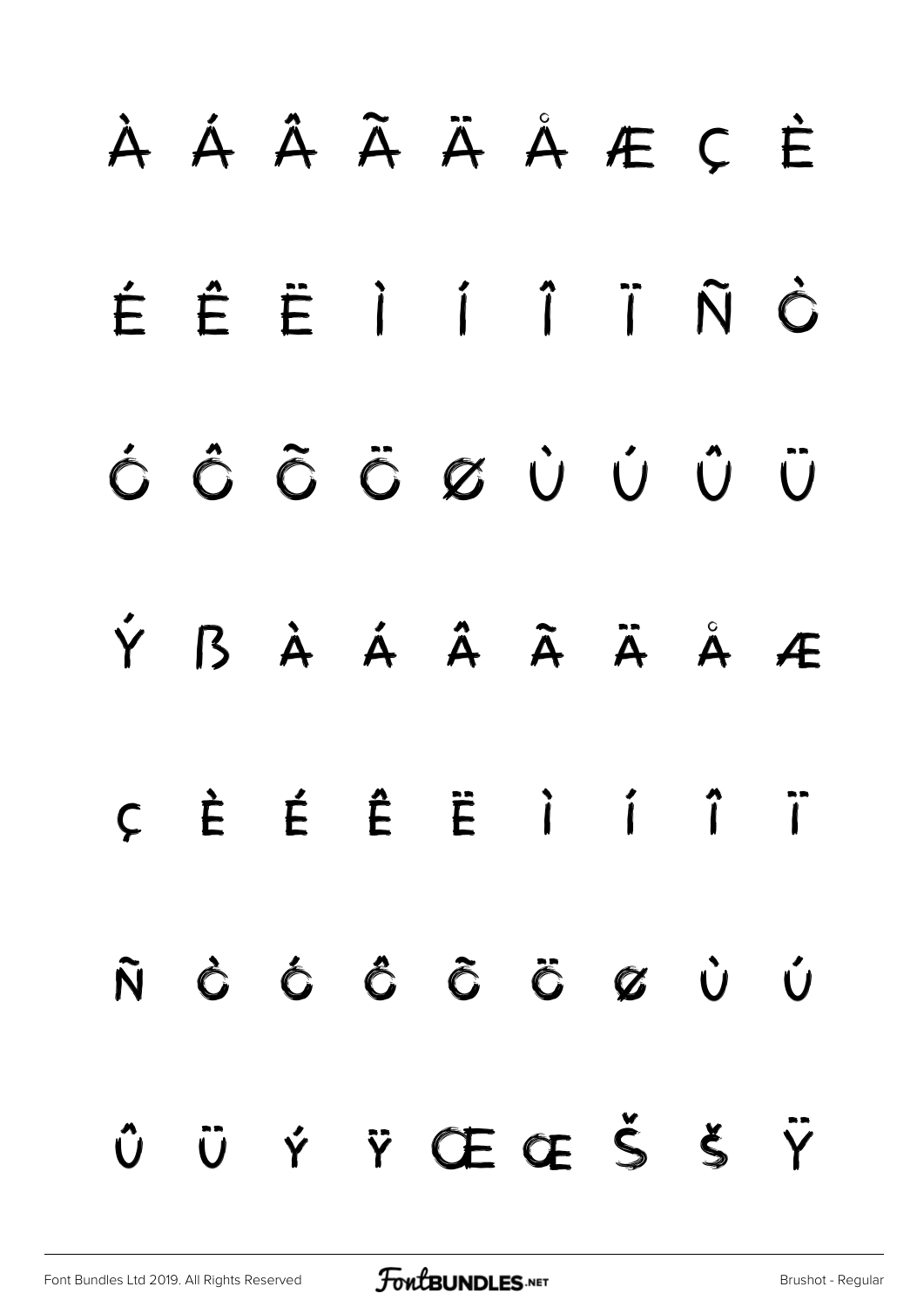$\sum_{i=1}^{N}$  ,  $\sum_{i=1}^{N}$  ,  $\sum_{i=1}^{N}$ 



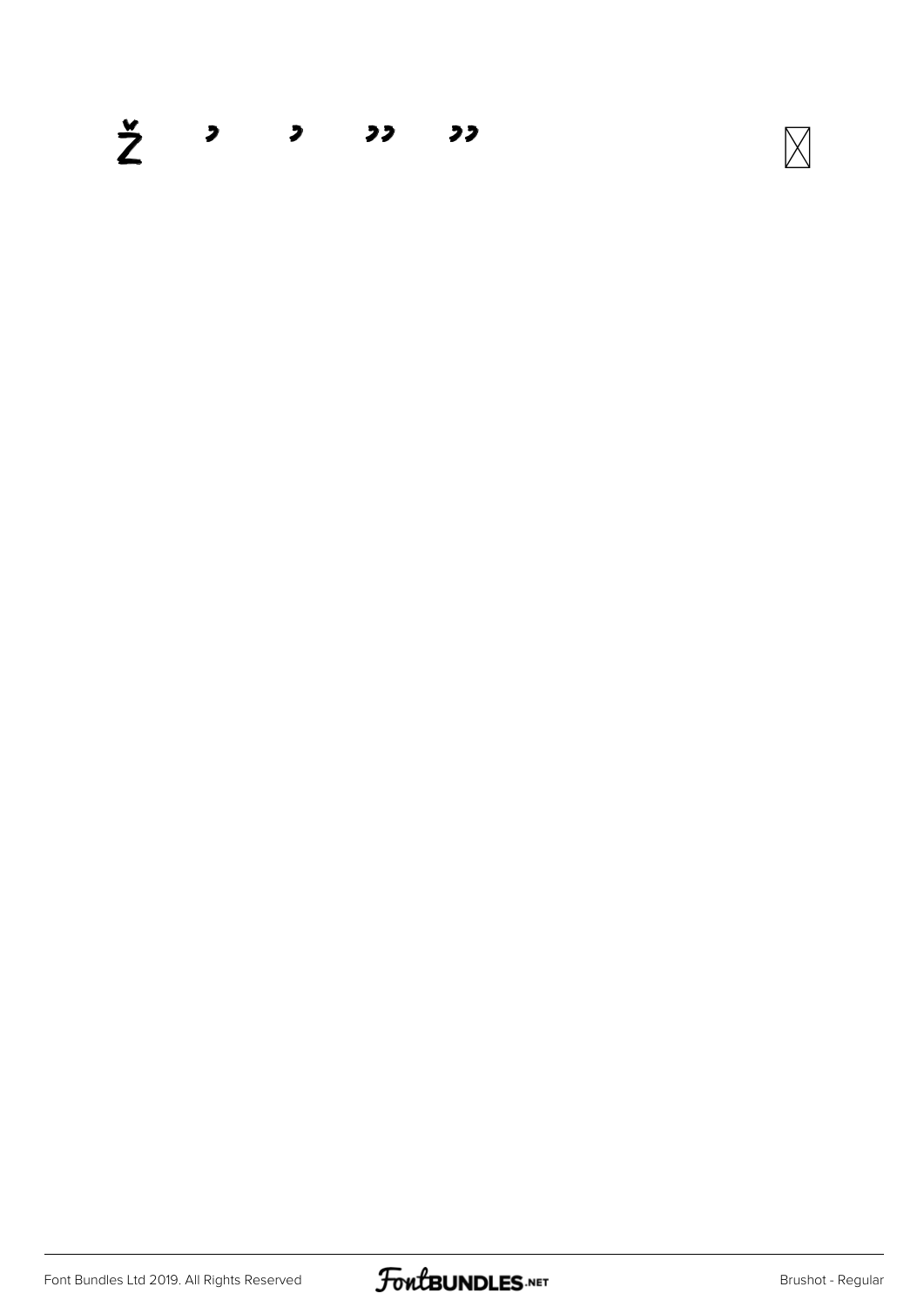#### Brushot - Bold Italic

**Uppercase Characters** 

ABCDEFGHIJKLMNOP **GRSTUVWXYZ** 

Lowercase Characters

#### ABCDEFGHIJKLMNGPGRS TUVWXYZ

**Numbers** 

*0123456789* 

Punctuation and Symbols

 $77528'$  ( )  $^*$  +  $\therefore$  ; < = > ? [ | ]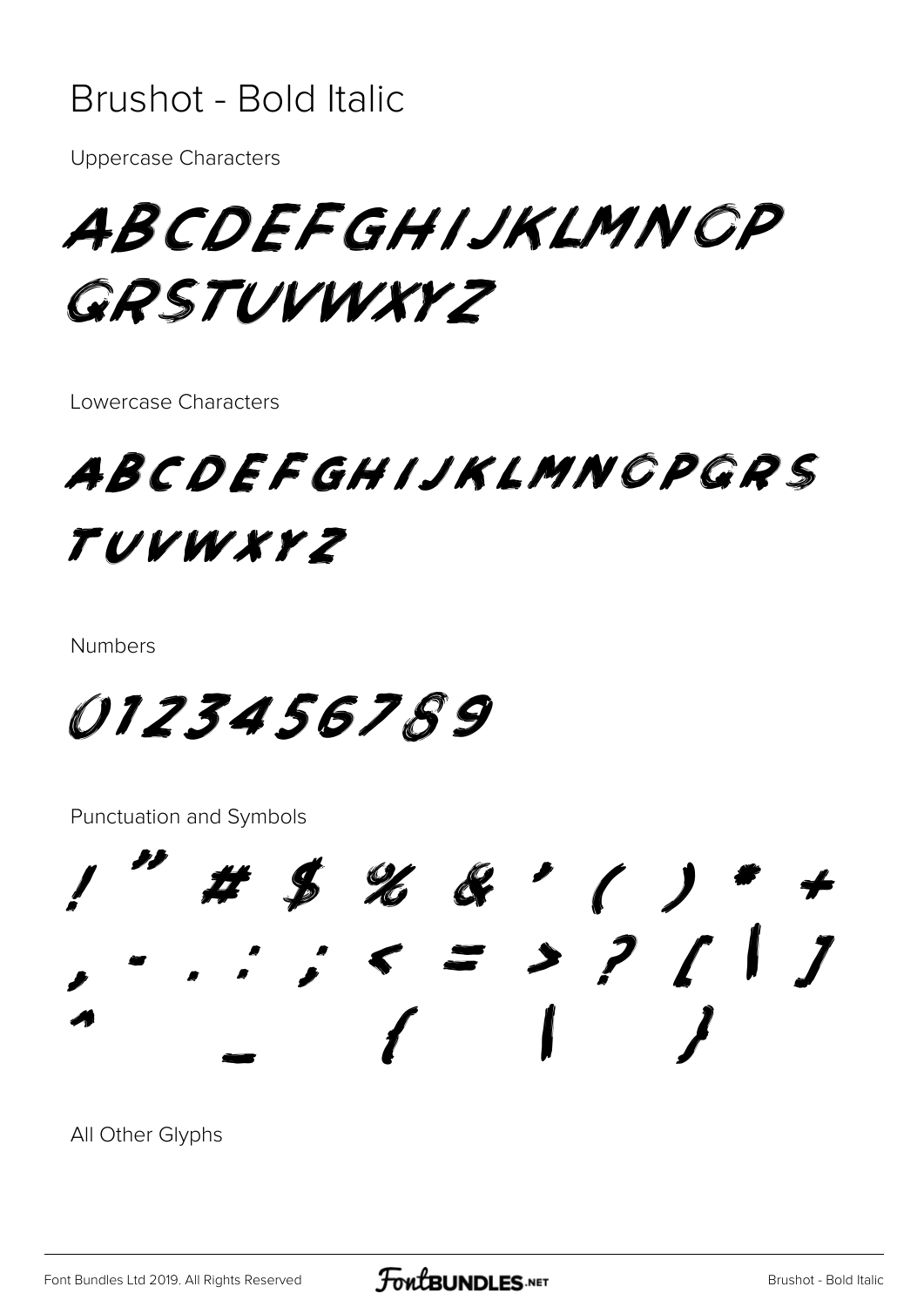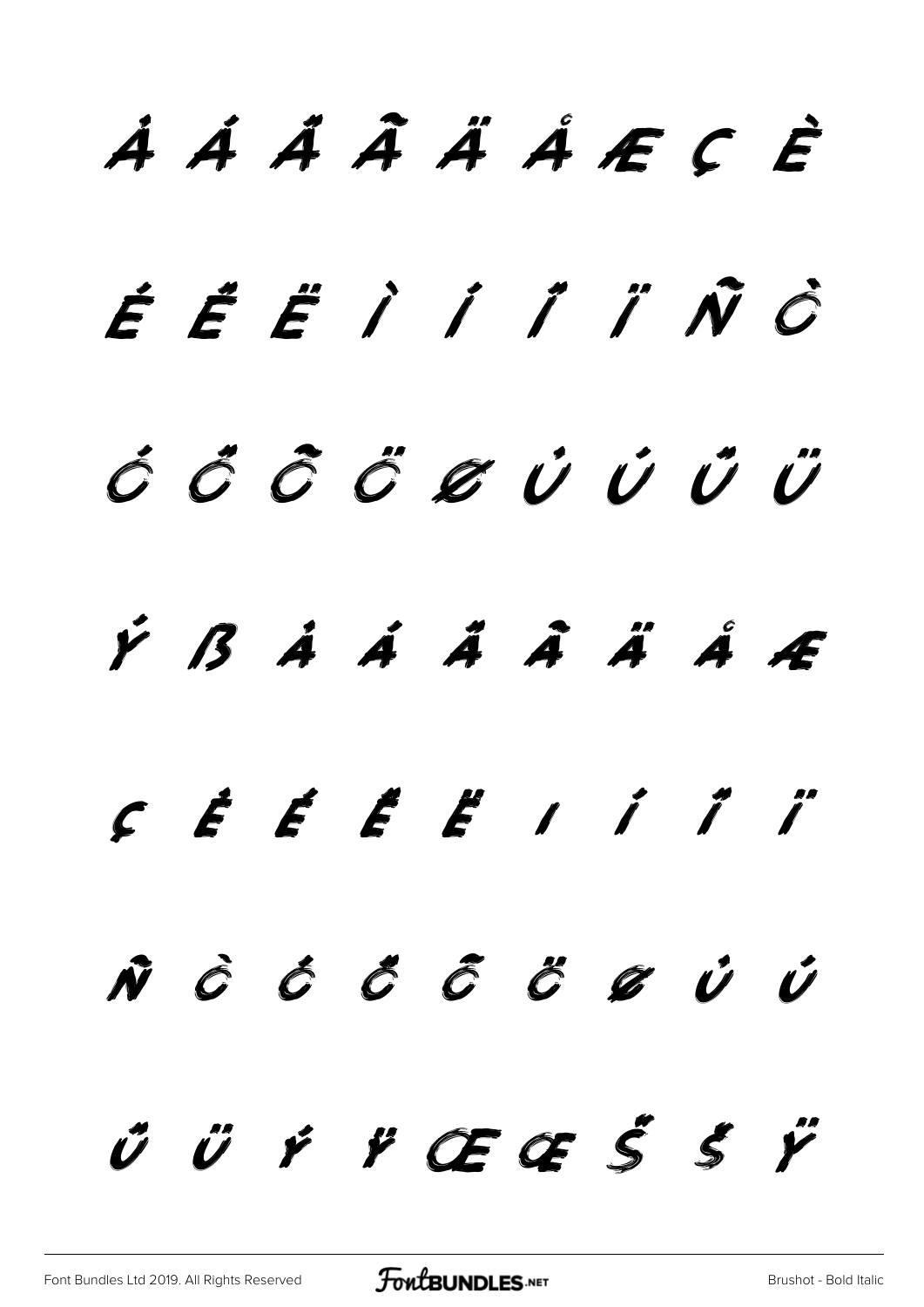



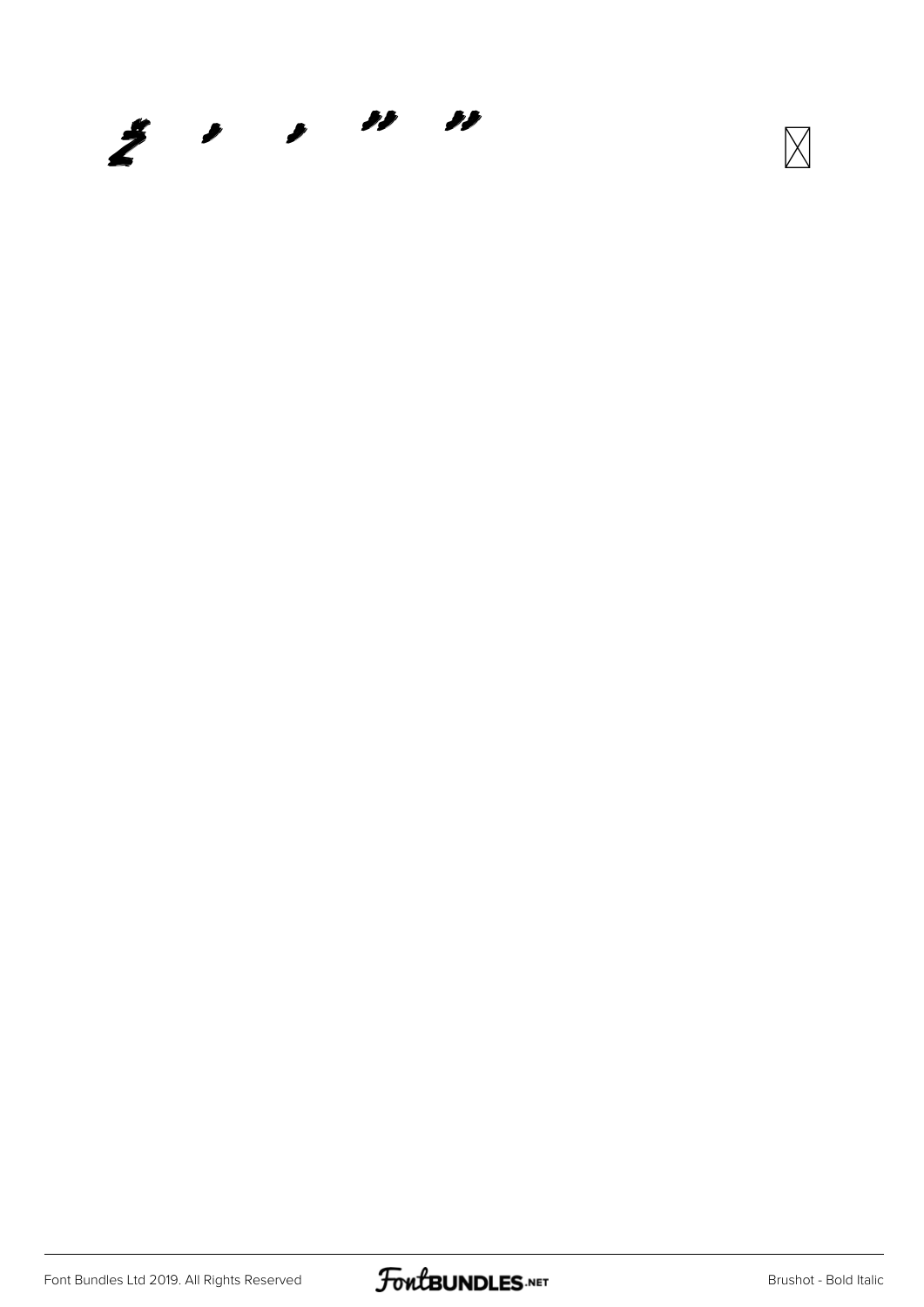#### **Brushot Italic - Regular**

**Uppercase Characters** 

ABCDEFGHIJKLMNOPG **RSTUVWXYZ** 

Lowercase Characters

ABCDEFGHIJKLMNOPGRST UVWXYZ

**Numbers** 

*0123456789* 

Punctuation and Symbols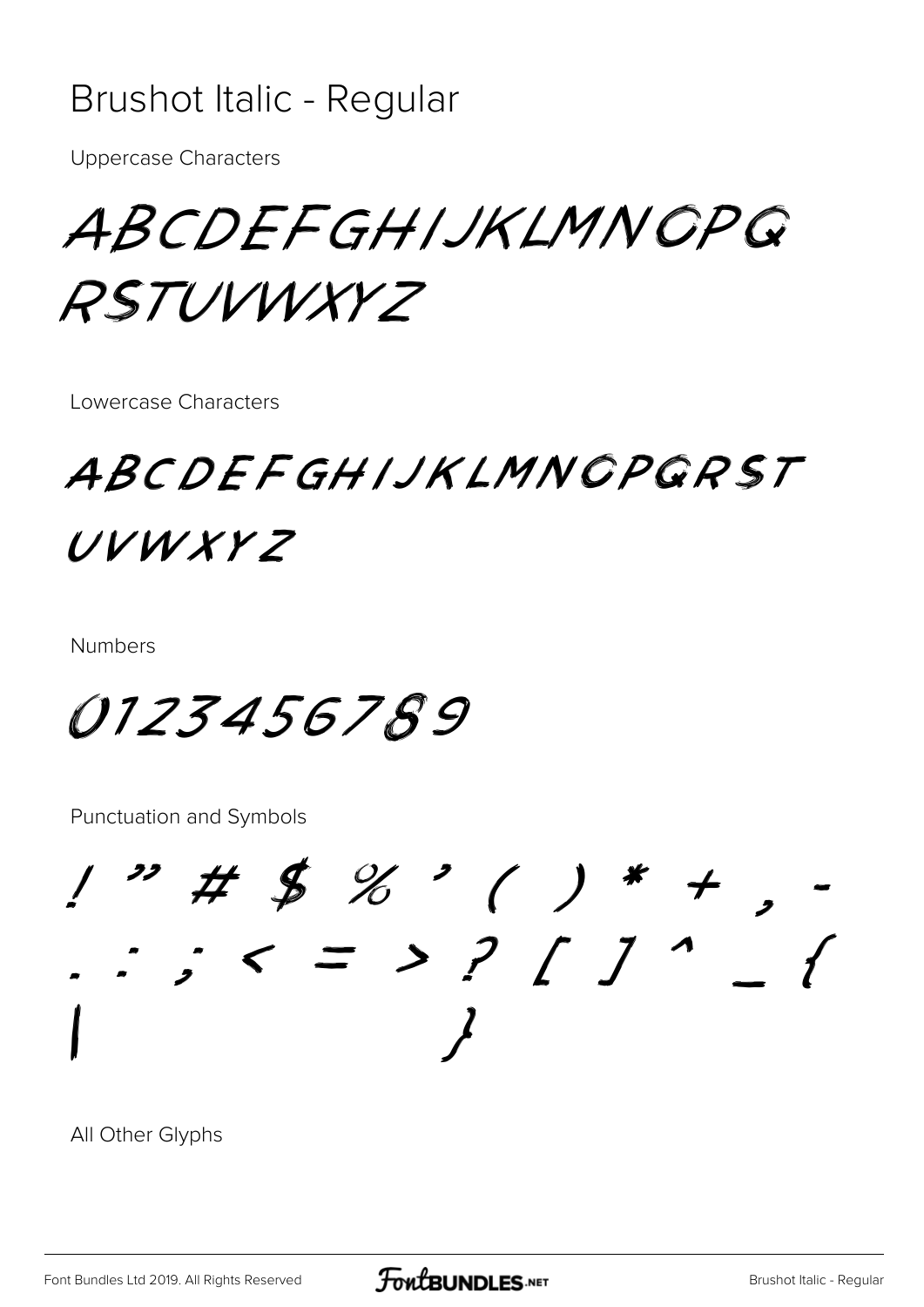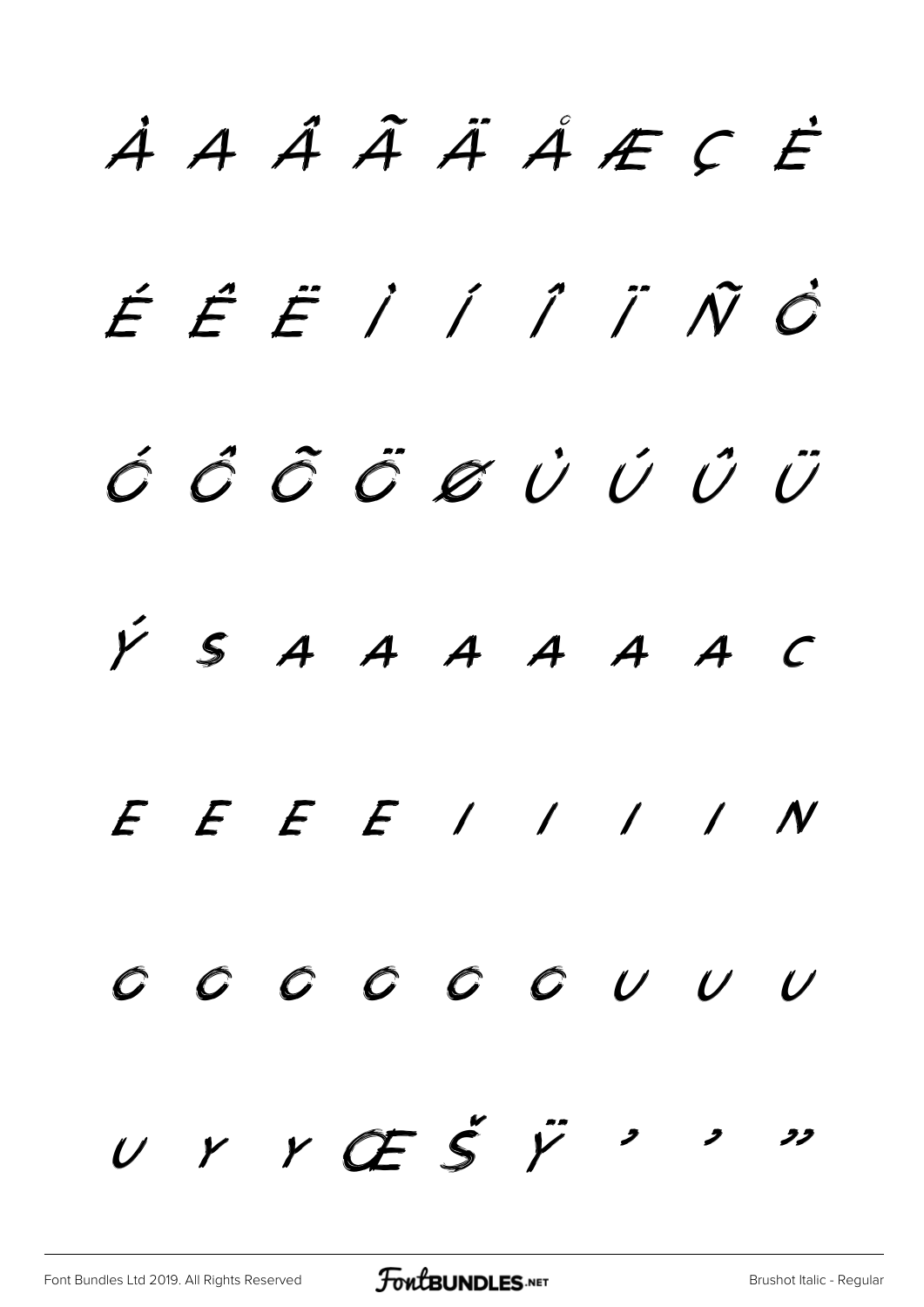$\overline{\mathcal{Z}}$ 



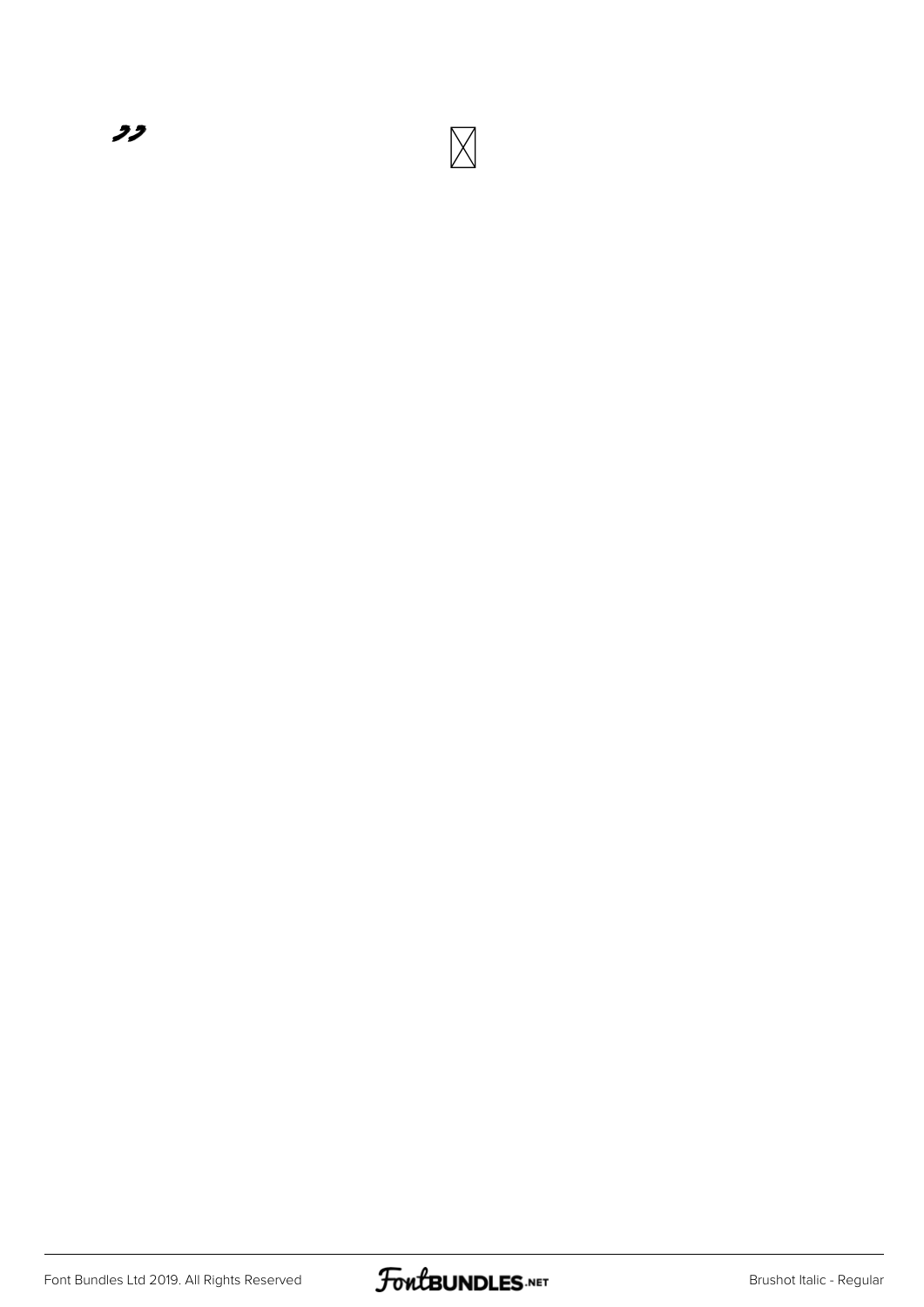#### Brushot Swash - Regular

Uppercase Characters

| Lowercase Characters                                                                                                                                                                                                                 |  |                                                                                                                                                                                                                                      |
|--------------------------------------------------------------------------------------------------------------------------------------------------------------------------------------------------------------------------------------|--|--------------------------------------------------------------------------------------------------------------------------------------------------------------------------------------------------------------------------------------|
|                                                                                                                                                                                                                                      |  |                                                                                                                                                                                                                                      |
|                                                                                                                                                                                                                                      |  |                                                                                                                                                                                                                                      |
|                                                                                                                                                                                                                                      |  | <u>the state of the state of the state of the state of the state of the state of the state of the state of the state of the state of the state of the state of the state of the state of the state of the state of the state of </u> |
|                                                                                                                                                                                                                                      |  | The Contract of the Contract of the Contract of the Contract of the Contract of the Contract of the Contract of                                                                                                                      |
|                                                                                                                                                                                                                                      |  |                                                                                                                                                                                                                                      |
| <u>the community of the community of the community of the community of the community of the community of the community of the community of the community of the community of the community of the community of the community of </u> |  |                                                                                                                                                                                                                                      |
|                                                                                                                                                                                                                                      |  |                                                                                                                                                                                                                                      |

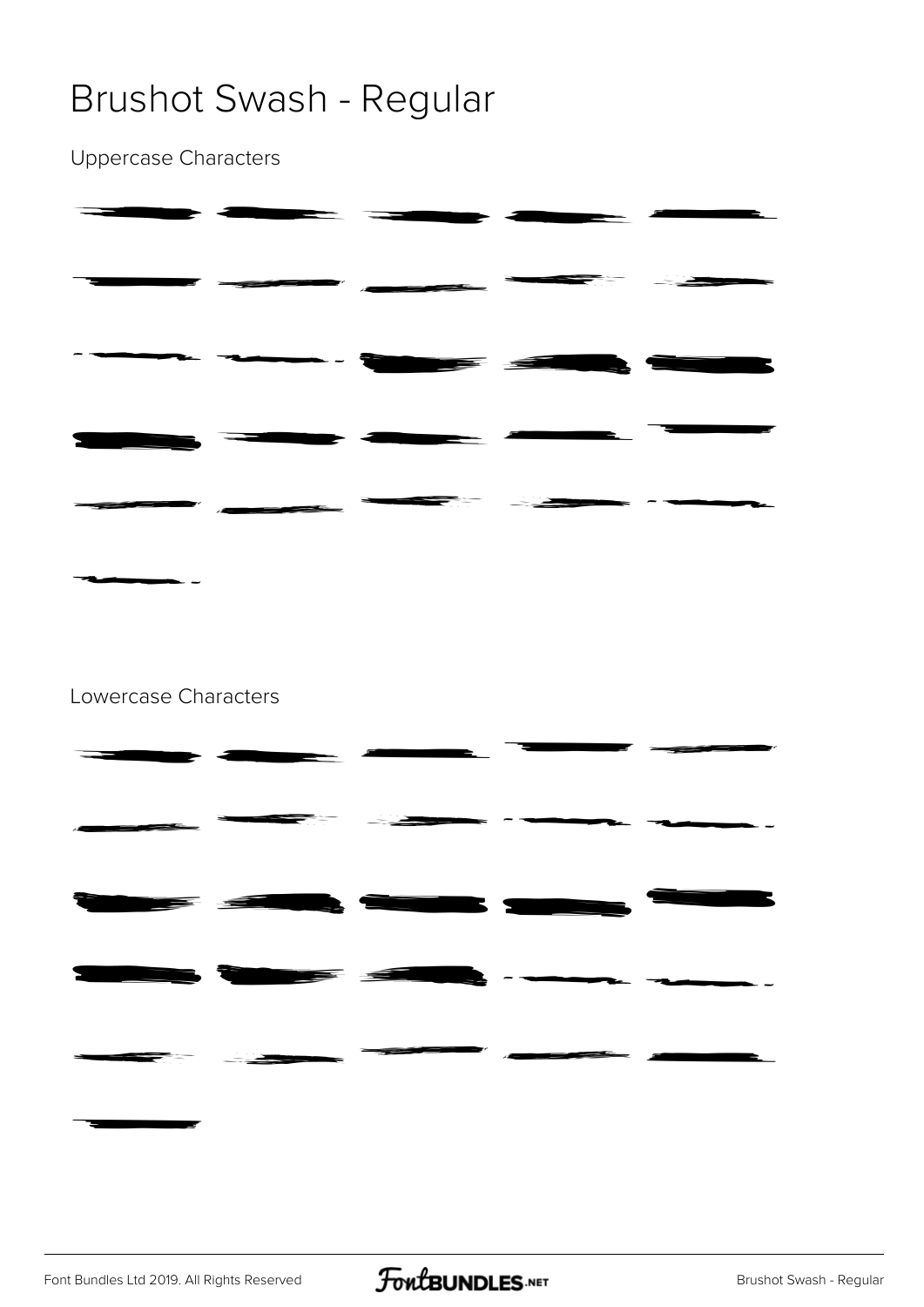#### Numbers





Punctuation and Symbols